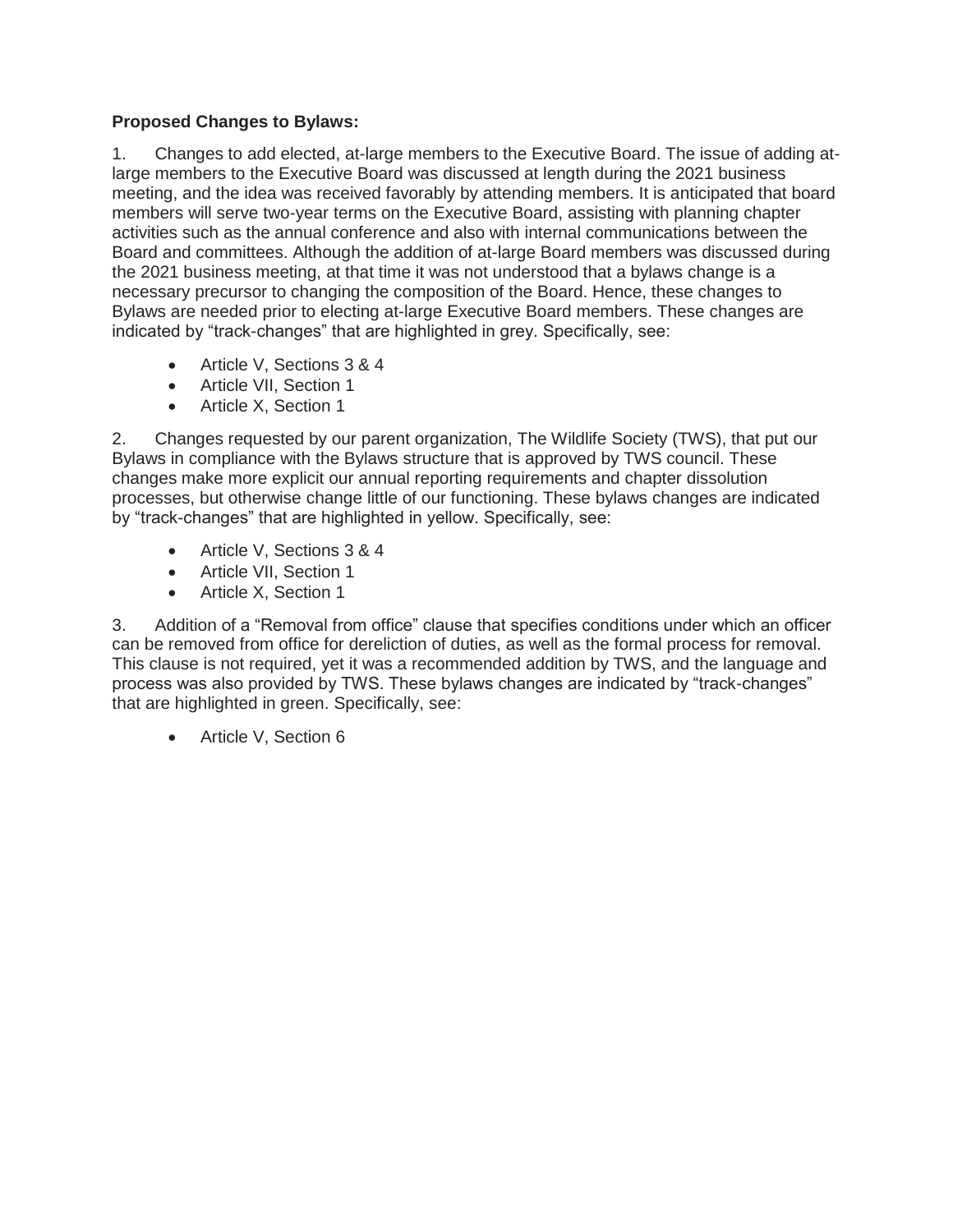## **BYLAWS OF THE IDAHO CHAPTER OF THE WILDLIFE SOCIETY**

(Created in 1964; Revised 1973, 1982, 1986, 2003, 2011, 2016, 2022) Organized: September 10, 1963

#### ARTICLE I. NAME, AREA, AND AFFILIATION

- **Section 1. Name**  The name of this organization shall be the Idaho Chapter of The Wildlife Society (hereafter, referred to as the Idaho Chapter or Chapter).
- **Section 2. Area**  This Chapter shall have as its area of organization the State of Idaho.
- **Section 3. Criteria for Affiliation** The Idaho Chapter shall conform to Bylaws, Code of Ethics, objectives, policies and positions as adopted by The Wildlife Society, <mark>Inc.<sup>1</sup></mark> (Hereinafter, The Wildlife Society, Inc., will be referred to as The Society.)

## ARTICLE II. OBJECTIVES

- **Section 1. Objectives**  Consistent with the objectives of The Society, the Idaho Chapter objectives are:
	- a) To establish and maintain the highest possible professional standards,
	- b) To develop all phases of wildlife management along sound biological lines,
	- c) To express the unified opinion of the Chapter on wildlife resource matters of local and national interest.
- **Section 2. Implementation**  To aid in the achievement of these objectives, this Chapter proposes to:
	- 1. Provide opportunities for better liaison among individual members, their Section, and The Society.
	- 2. Evaluate and respond to the principles involved in proposed or enacted societal actions that could affect wildlife or its habitats.
	- 3. Recognize and commend outstanding professional achievements in maintenance, restoration and enhancement of habitats for wildlife.
	- 4. Focus the aims and objectives of The Society and the Northwest Section of The Wildlife Society (hereafter referred to as the Northwest Section or Section) upon professional wildlife needs, problems, and events in local situations.
	- 5. Encourage communication between members and non-members to facilitate understanding and effectiveness of research and management of wildlife resources.

## ARTICLE III. CHAPTER YEAR

The Chapter operating and fiscal year shall begin January 1.

## ARTICLE IV. MEMBERSHIP

**Section 1. Voting Member –** Voting membership in the Idaho Chapter shall be available to any member of The Society who resides or conducts professional activities within the organizational area of the Chapter (Article I, Section 2). Only Chapter Voting Members

<sup>&</sup>lt;sup>1</sup> Incorporated in 1948 under the laws of the District of Columbia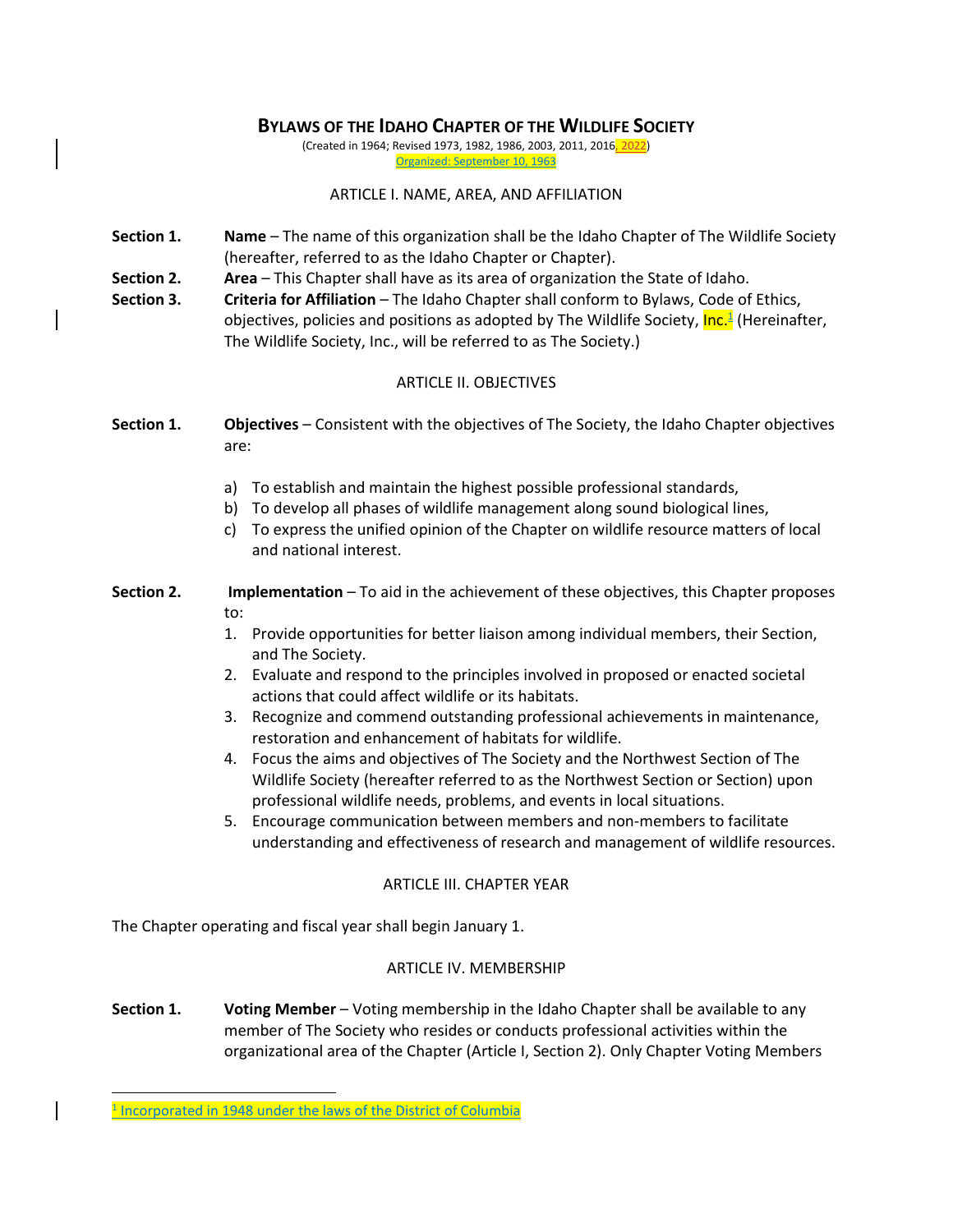may hold office in the Chapter, vote on official matters affecting The Society, and officially represent the Chapter or business of The Society by Board or officer appointment.

- **Section 2. Other Member** Other membership in the Idaho Chapter shall be available to any person who, although either not a member of The Society and/or resides and works outside of the Chapter's organizational area (Article I, Section 2), has an interest in the objectives and activities of the Chapter and is approved by the Membership Committee. Other Members shall be entitled to all rights, privileges and responsibilities of Chapter Voting Members, including voting in Chapter elections, except those reserved for Chapter Voting Members (Article IV, Section 1).
- **Section 3. Charter Member**  Voting and Other Members in good standing on the membership rolls as of September 10, 1963, shall be considered Charter Members.
- **Section 4. Honorary Member**  Honorary Members of the Idaho Chapter shall be persons who, by a majority vote of all Chapter members, have been thus recognized for their achievements. A Chapter Honorary Member need not pay Chapter dues. Honorary Members who are voting members of The Wildlife Society shall have the same rights and privileges as Chapter Voting Members (Article IV, Section 1). Honorary Members who are not voting members of The Wildlife Society shall have the same rights and privileges as Other Members (Article IV, Section 2).
- **Section 5. Dues**  Annual dues, to be determined at each annual meeting, shall be payable by each member to the Treasurer no later than January 1. Annual Chapter dues also may be paid to The Society's headquarters, along with Section and Society dues, and subsequently will be remitted to the Chapter. Members who have not paid their Wildlife Society dues shall lose their Voting Member status in the Idaho Chapter.
- **Section 6. Resignation** Members may resign at any time by giving notice to the Chapter's Treasurer, or will be considered to have resigned if annual Chapter dues are not paid.
- **Section 7. Reinstatement**  Persons who are dropped from the rolls of the Chapter for nonpayment of dues or resignation may be reinstated into membership in the Chapter upon reapplication and payment of the dues for the current year.

#### ARTICLE V. ELECTIONS AND OFFICERS

**Section 1. Nominating and Elections Committee** – The 3-member Nominating and Elections Committee, appointed not later than October 1 of the election year, and selected by the Executive Board (Article VII, Section 1) of the Idaho Chapter, shall prepare a slate of 2 or more candidates for each of the elective positions, namely: Vice-President, Secretary, and Treasurer from the Chapter voting membership. Nominations shall be submitted to the Secretary on or before January 15 of the election year.

> Clause A All nominees must be Voting Members (Article IV, Section 1). Clause B Prior approval shall be obtained from said candidates.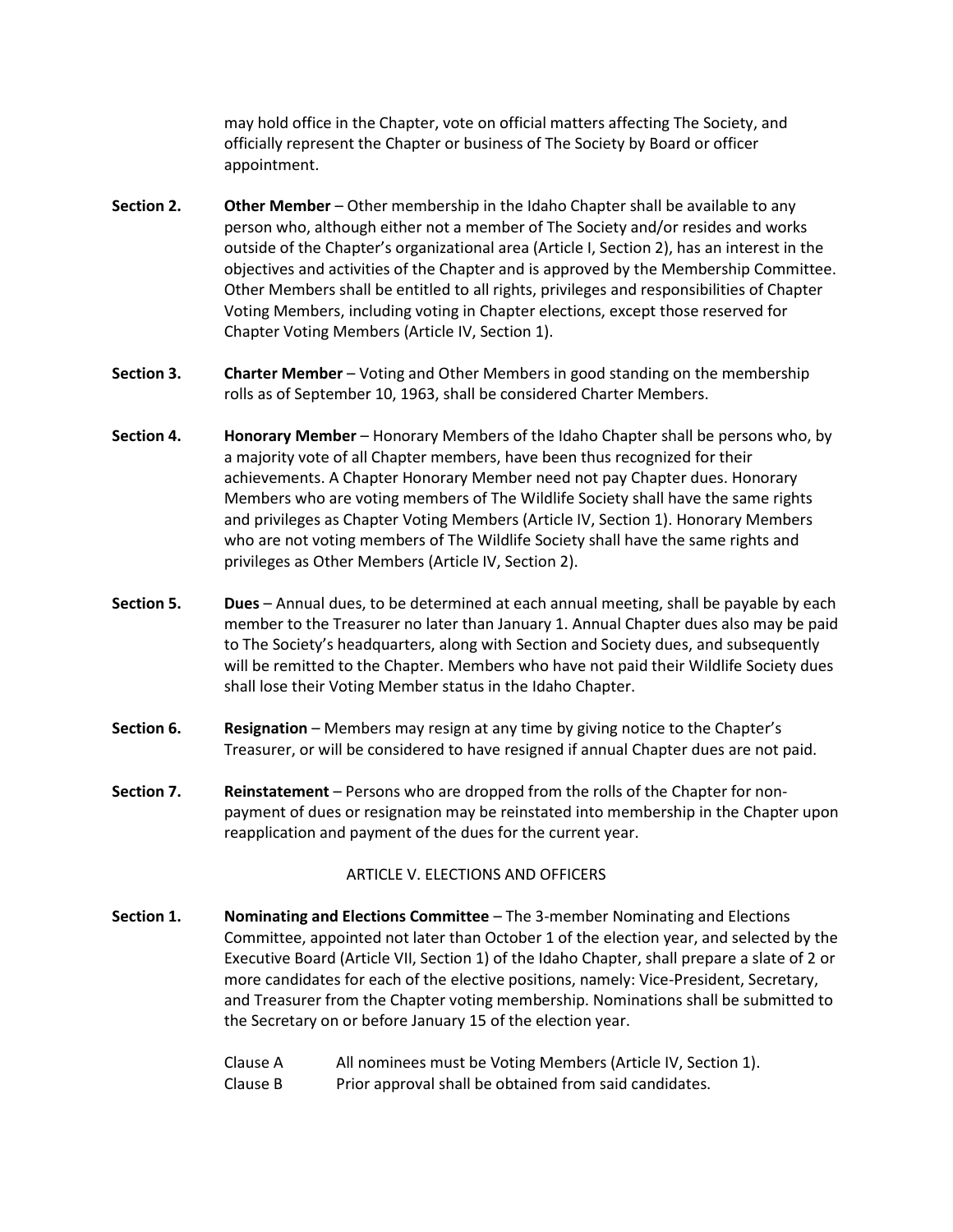- Clause C Nomination slate shall be submitted to the membership at least 15 days prior to the election.
- Clause D A member may be elected for no more than 2 consecutive terms in the same elective position.
- **Section 2. Balloting Balloting shall occur by mail, email, Internet website, and/or paper ballot at** the annual conference. Completed ballots shall be received from the members by the Secretary and shall be counted by the Nominating and Elections Committee. For ballot counting purposes, the President shall appoint a replacement for any member of the Nominating and Elections Committee who has been nominated for an office.
	- Clause A Members in arrears shall forfeit their rights to vote during the period of their delinquency.
	- Clause B A signed ballot may be submitted to the Secretary by a member prior to the scheduled time for counting ballots.
	- Clause C The candidate receiving the largest number of votes on the written ballot shall be declared elected. No one may hold two elective positions simultaneously. In the event of a tie vote, the Executive Board shall select an expedient and fair method for determining who shall hold the contested office.
- **Section 3. Officers**  Officers of the Idaho Chapter shall consist of a President, President-Elect, Vice-President, Secretary, and Treasurer. Their duties are:
	- Clause A President The President shall have general supervision of the Chapter officers; shall appoint, with the advice of the Executive Board, Chairmen of all regular and special committees; shall preside as Chairman at meetings of the Executive Board; shall preside at the annual Chapter meeting, including the annual business meeting held in conjunction with the annual Chapter meeting; shall chair the Membership Committee; and shall be an ex-officio member to all committees, except the Nominating and Elections Committee. The President may represent the Chapter or appoint alternative representatives to other Chapter, Section, or Society boards, committees, or meetings, including the Executive Board of the Northwest Section. The Chapter Representative shall represent and serve as liaison to the Section for the Chapter, provide the editor of the Section newsletter with news and items of interest from the Chapter area, and serve as a contact among the Section, Chapters, and members in their respective areas. The Representative will assist the Section President by verifying mailing addresses, conducting membership drives, polling individual members, and assisting in routine Section business. Clause B President-Elect – The President-Elect shall assume the duties of the President in the absence or upon the inability of the President to serve. The President-Elect shall lead in planning the annual Chapter meeting

and proceed to the office of President at the end of the term.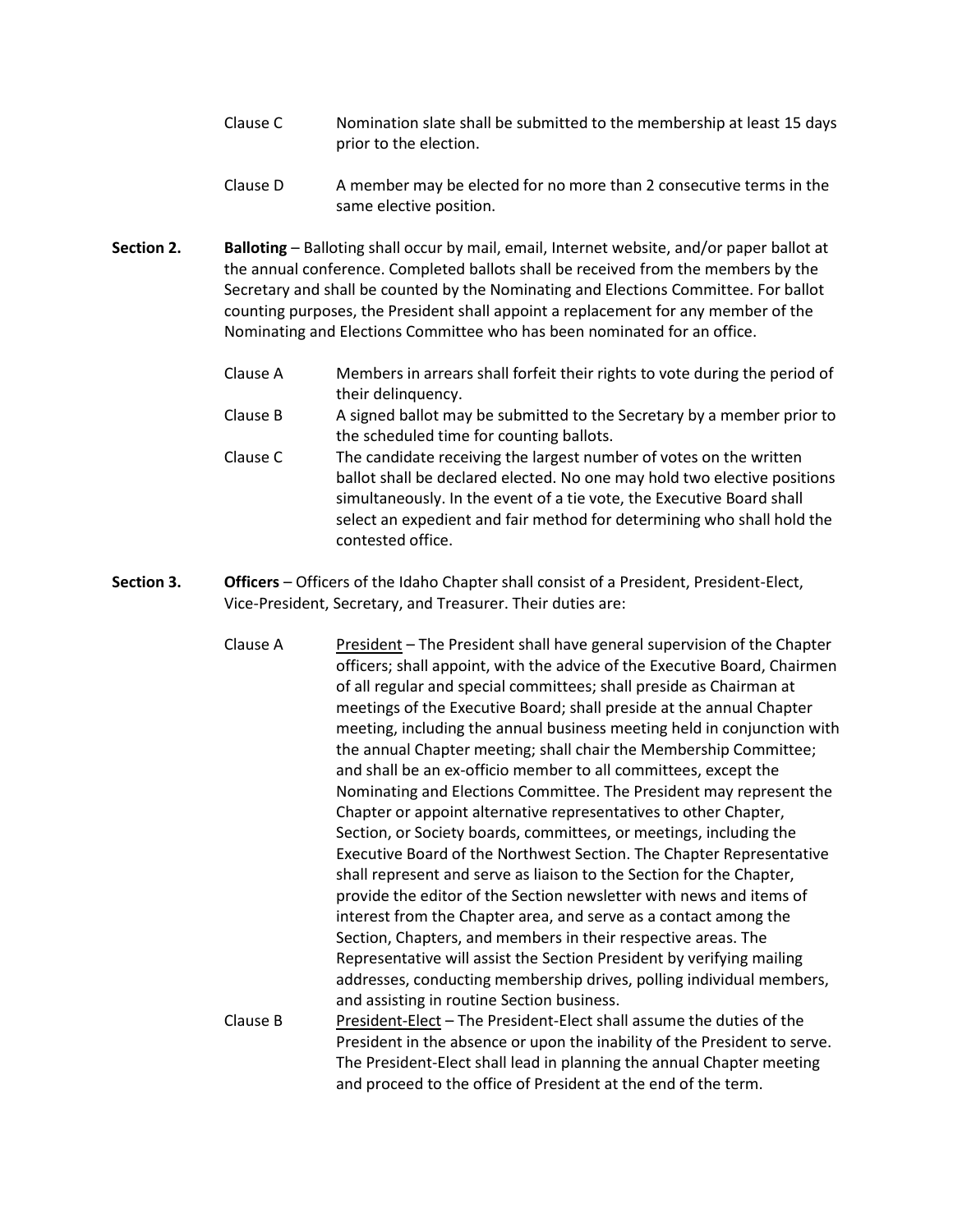|            | Clause C<br>Clause D<br>Clause E<br>Clause F                                                                                                                                                                                                                         | Vice-President - The Vice-President shall assume the duties of the<br>President-Elect in the absence or upon the inability of the President -<br>Elect to serve. The Vice-President shall lead in developing the program<br>for the annual Chapter meeting and proceed to the office of President-<br>Elect at the end of the term.<br>Secretary - The Secretary shall be responsible for the files and records<br>of the Chapter, the recording of the minutes of all meetings,<br>correspondence, and the issuance of meeting minutes. The Secretary<br>shall manage and update the Chapter's web site and receive all election<br>ballots and report the outcome of elections to the Executive Board.<br>Treasurer - The Treasurer shall be responsible for the funds of the<br>Chapter and shall submit complete financial reports to the last meeting<br>of the person's term of office. Duties shall also include receipt and<br>disbursement of funds and the maintenance of the membership rolls.<br><b>Executive Board</b> - The Executive Board shall act as the governing body |  |
|------------|----------------------------------------------------------------------------------------------------------------------------------------------------------------------------------------------------------------------------------------------------------------------|-------------------------------------------------------------------------------------------------------------------------------------------------------------------------------------------------------------------------------------------------------------------------------------------------------------------------------------------------------------------------------------------------------------------------------------------------------------------------------------------------------------------------------------------------------------------------------------------------------------------------------------------------------------------------------------------------------------------------------------------------------------------------------------------------------------------------------------------------------------------------------------------------------------------------------------------------------------------------------------------------------------------------------------------------------------------------------------------|--|
|            |                                                                                                                                                                                                                                                                      | for the Chapter and shall consist of the above named officers, and the<br>immediate Past President serving for 1 year, and up to two duly elected<br>at-large board members                                                                                                                                                                                                                                                                                                                                                                                                                                                                                                                                                                                                                                                                                                                                                                                                                                                                                                               |  |
| Section 4. | Term and Procedure of Office -All Executive Board members officers of the Chapter<br>must be voting members of The Wildlife Society, be installed at the Annual Meeting, and<br>take office immediately following the Annual Meeting during which they were elected. |                                                                                                                                                                                                                                                                                                                                                                                                                                                                                                                                                                                                                                                                                                                                                                                                                                                                                                                                                                                                                                                                                           |  |
|            | Clause A                                                                                                                                                                                                                                                             | Election to the office of Vice-President is the entry point into the<br>Executive Board presidential succession, which comprises a four-year<br>term in total. Immediately following the annual meeting occurring one<br>year after the Vice-President was elected, the Vice-President proceeds<br>to the office of President-Elect, President-Elect proceeds to the office of<br>President, and President proceeds to the office of Past President.<br>Duties on the Executive Board terminate following the Annual Meeting<br>in which the board member served as Past President.                                                                                                                                                                                                                                                                                                                                                                                                                                                                                                       |  |
|            | Clause B                                                                                                                                                                                                                                                             | Secretary and Treasurer serve for a term of two years and are eligible<br>for one consecutive reelection. Election of Secretary and Treasurer<br>occur in alternating years. If a person is appointed mid-term to fill a<br>vacancy in either of these offices, that person will complete the term<br>and be eligible for one consecutive reelection.                                                                                                                                                                                                                                                                                                                                                                                                                                                                                                                                                                                                                                                                                                                                     |  |
|            | <b>Clause C</b>                                                                                                                                                                                                                                                      | At-large members of the Executive Board serve for a term of two years<br>and are eligible for one consecutive reelection. Election of at-large<br>members occurs in alternating years. If a person is appointed mid-term<br>to fill a vacancy in either of these offices, that person will complete the                                                                                                                                                                                                                                                                                                                                                                                                                                                                                                                                                                                                                                                                                                                                                                                   |  |

**Section 5. Vacancies** – If the office of President is vacated for any reason, the President-Elect shall assume the duties of the President for the balance of the unexpired term of the President. If the office of President-Elect is vacated for any reason, the Vice-President shall assume the duties of the President for the balance of the unexpired term. All other vacancies in any unexpired term of an elective office shall be filled through appointment by the Executive Board. It is not necessary to appoint a person to the office of Past

term and be eligible for one consecutive reelection.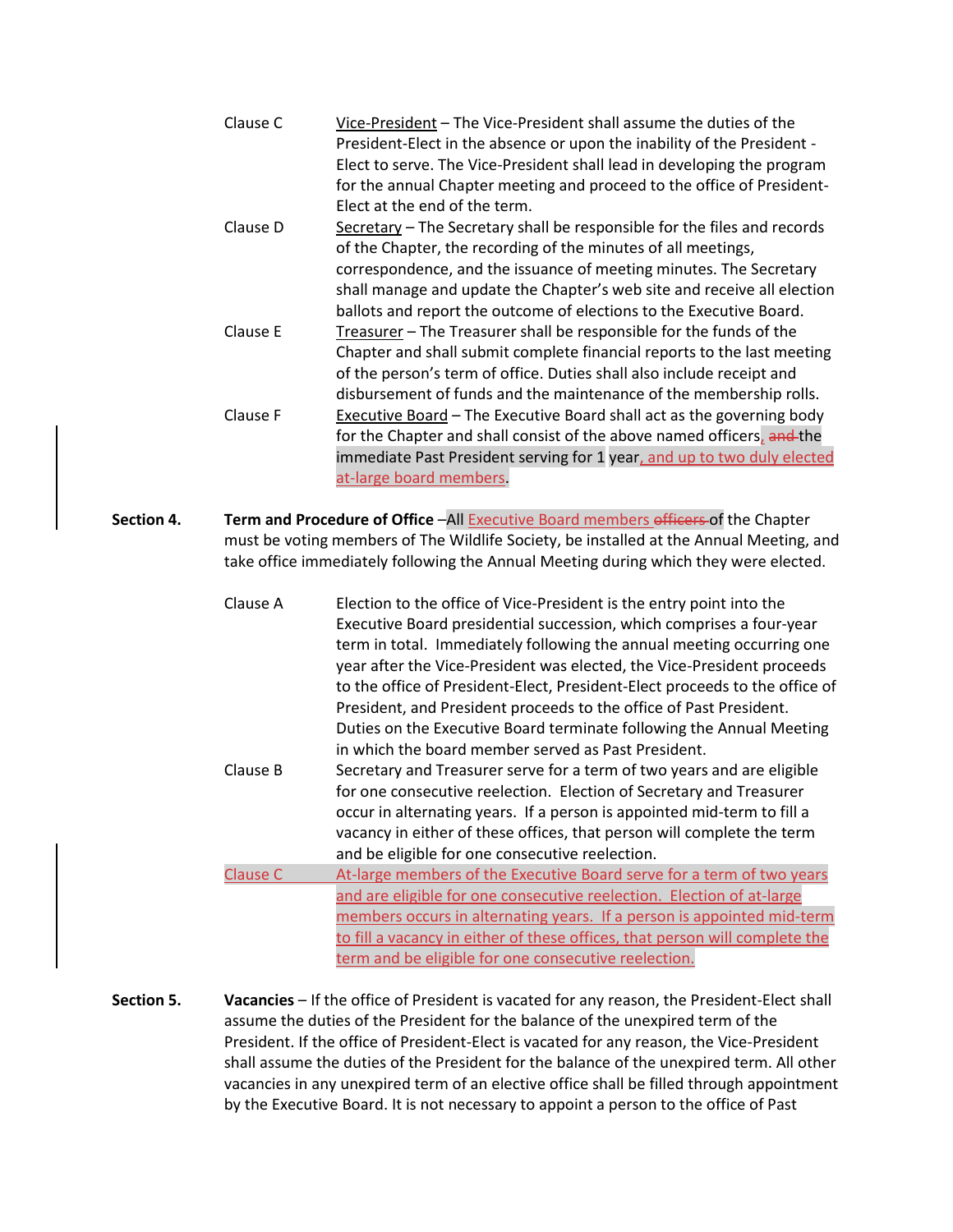President if that office is vacated. All appointees must be Voting Members of the Chapter and The Wildlife Society.

Section 6. Removal from Office

| <b>Clause A</b> | Grounds for Removal - An officer, board member, or representative will              |
|-----------------|-------------------------------------------------------------------------------------|
|                 | be removed for failing to adhere to TWS Code of Ethics, failing or                  |
|                 | neglecting the performance of duties devolved upon an officer, board                |
|                 | member, or representative, engaging in improper conduct or conduct                  |
|                 | contrary to the best interests of the Society, violating these Bylaws, or           |
|                 | other causes, including failing to attend three consecutive regularly               |
|                 | scheduled meetings of the Board or being absent from Board                          |
|                 | communications for six or more months without sufficient cause.                     |
| Clause B        | Removal Process - The Executive Board as designated by Article V,                   |
|                 | Section 3, may consider removing an officer, board member, or                       |
|                 | representative upon a written petition of the membership signed by                  |
|                 | 15% of the voting members or a <sup>3</sup> /4 majority vote of the Board. Prior to |
|                 | voting on removal, the Executive Board shall provide the challenged                 |
|                 | officer or board member, or representative with written notice of the               |
|                 | petition and the stated grounds for removal. Following notice, the                  |
|                 | challenged officer, board member, or representative shall have 10 days              |
|                 | to provide a written response to the Executive Board. After 10 days, the            |
|                 | Executive Board will consider the submitted written response, if any,               |
|                 | and vote on the petitioned removal. The Executive Board's vote on the               |
|                 | matter shall be final and will be communicated in writing to the subject            |
|                 | officer, board member, or representative within ten days of the                     |
|                 | <b>Executive Board vote.</b>                                                        |

## ARTICLE VI. MEETINGS

- **Section 1. Regular Meetings Regular membership meetings shall be held at such times and** places as determined and published by the Executive Board.
	- Clause A Annual Meetings The regular winter meeting shall be known as the Annual Meeting, and shall be for the purposes of electing or installing officers, receiving reports of officers and committees, and for any other business that may arise. Clause B Executive Board Meeting – The Executive Board shall meet at least twice during each calendar year including one meeting held in conjunction with the Annual Meeting. Clause C Meeting Notice – Members must be notified at least 1 month prior to annual and regular meetings and at least 10 days prior to special meetings. The Executive Board shall be notified at least 10 days prior to its meetings. Clause D Quorum – Quorum for the Annual Meeting of the Chapter shall be over 50 percent of the membership or 10 members in good standing, whichever is less; and for Executive board meetings, 3 members of the Board.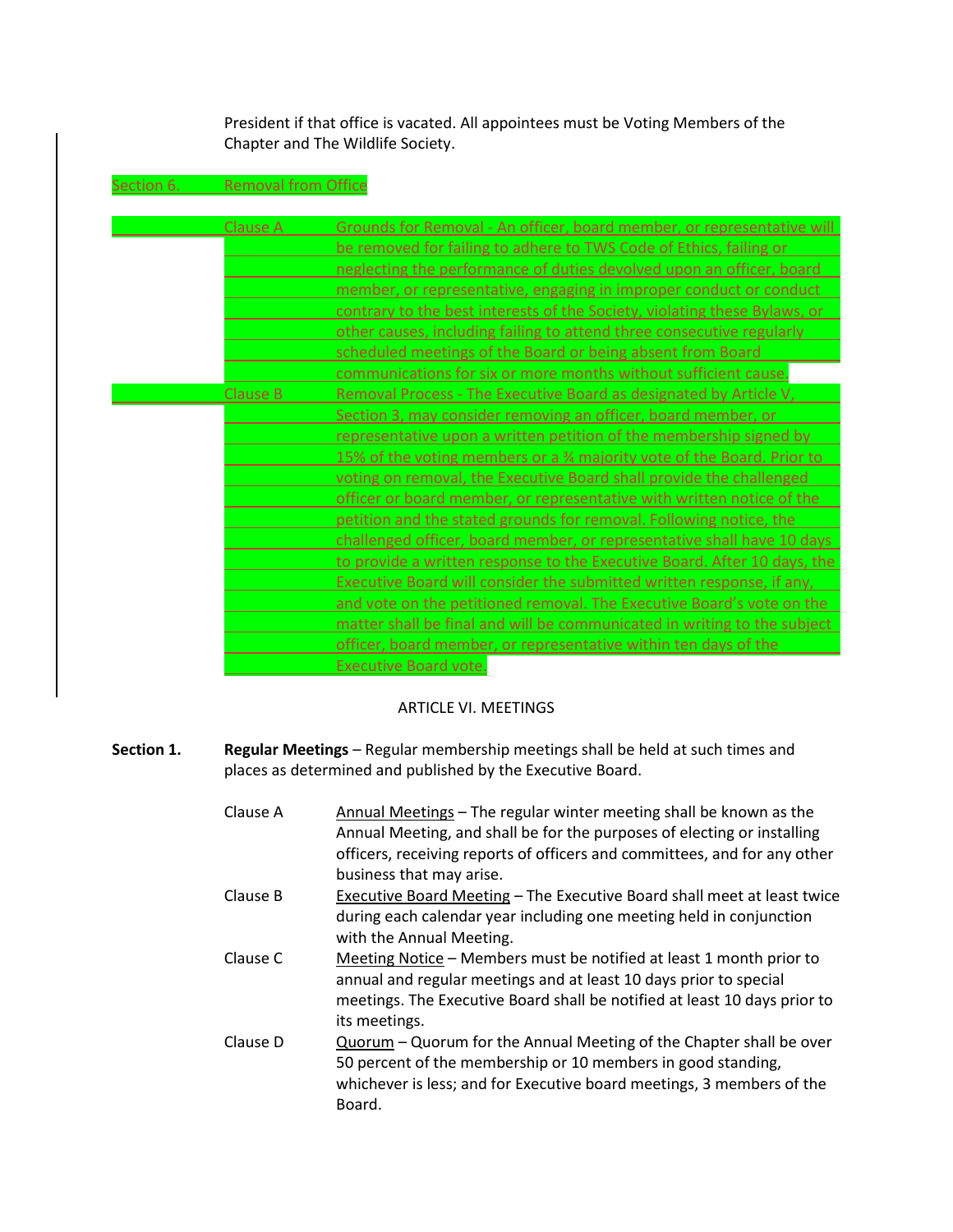| Clause E | Meeting Rules - Order of business and parliamentary procedures at       |
|----------|-------------------------------------------------------------------------|
|          | Chapter meetings shall follow Robert's Rules of Order, latest revision. |
| Clause F | Bylaws – Chapter Bylaws shall be available for inspection during every  |
|          | meeting. Changes to the bylaws require a 2/3 majority of those          |
|          | members voting. If these Bylaws are revised, the new revision must be   |
|          | approved by The Wildlife Society before becoming effective.             |

- **Section 2. Special Meetings**  Special meetings may be called by the Executive Board at any time, provided due notice (Article VI, Section 1C) and the purpose of the call are given.
	- Clause A Only items listed in the call for a special meeting shall be acted upon at the special meeting. Clause B All Clauses under Section 1 of this Article apply as well to special

ARTICLE VII. MANAGEMENT AND FINANCES

**Section 1. Executive Board** – The Idaho Chapter shall be governed by an Executive Board composed of its officers, and the immediate Past President, and up to two at-large board members.

meetings.

- Clause A Conduct The Executive Board shall conduct its affairs in conformance with the provision of these Bylaws and those of The Society. The Board is authorized to act for the Chapter between meetings and shall report its interim actions to the members at each succeeding membership meeting. Quorum for the Executive Board shall be more than half of the voting Board members. Any Board action may be overridden by twothirds of the Voting Members attending a membership meeting. Clause B Voting – With the exception of the Past President, each member of the
- Executive Board shall have one vote. Clause C Attendance – Members may attend Board meetings, but may participate therein only when asked to do so, and they may not vote at
- **Section 2. Finance**  Funds of the Idaho Chapter shall be under the supervision of the Executive Board and shall be handled by the Treasurer. The financial records of the Idaho Chapter shall be periodically examined by the Audit Committee (Article VIII, Section 2G).
	- Clause A The Treasurer need not be bonded.

such meetings.

- Clause B Funds shall be derived from dues, special assessments, work projects, and contributions.
- Clause C Funds shall be placed in a federally insured bank or savings and loan association.
- **Section 3. Reports**  Within 20 days after an election or other official action(s) the Secretary shall report such action(s) to the Executive Director of the Wildlife Society, the Northwest Section Representative, and the Northwest Section President. An annual report and activity time sheets from the Secretary shall be forwarded to these same parties. To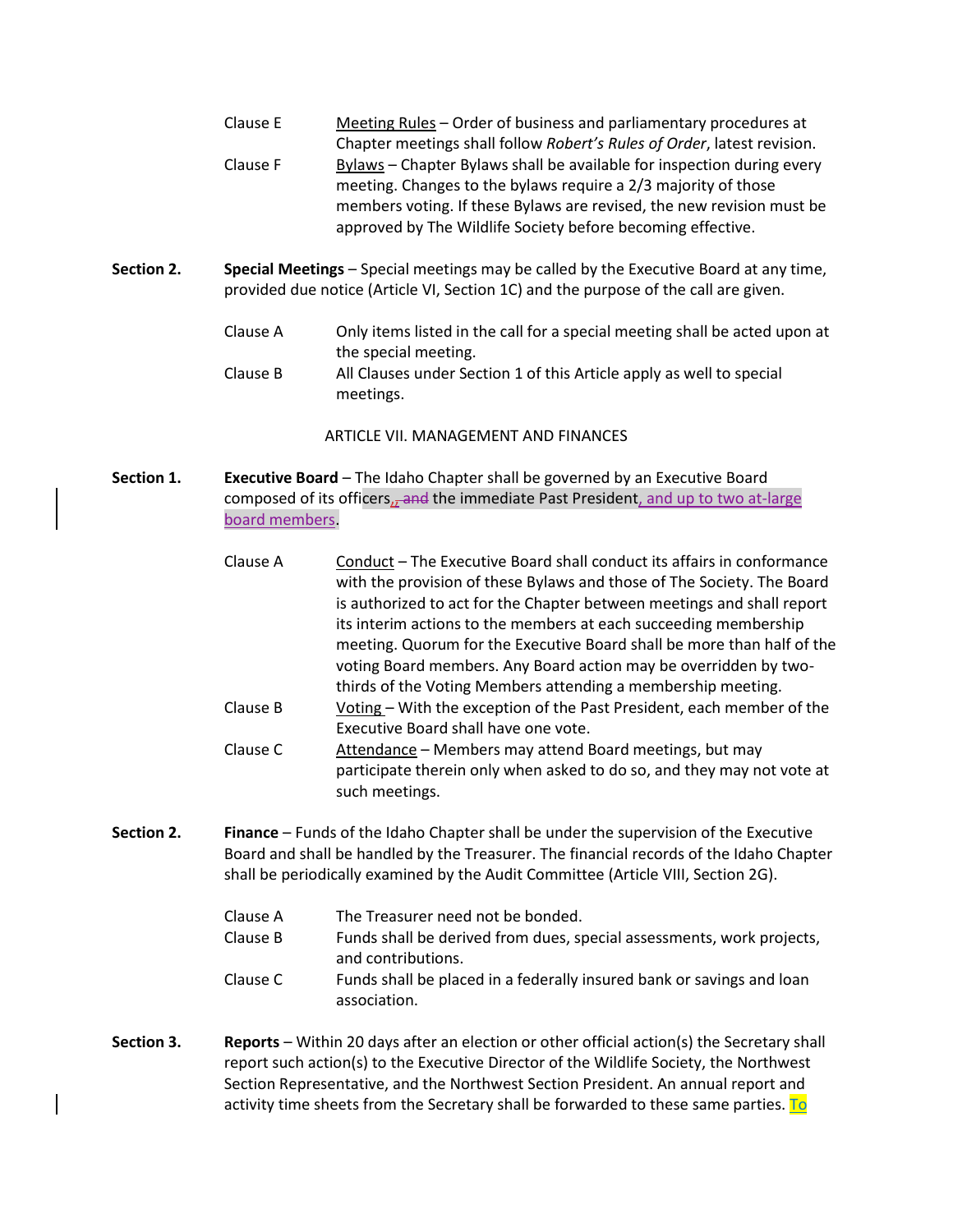meet IRS reporting requirements the Treasurer will send to TWS (1) A statement of calendar-year income and expenses, together with starting and ending balances to the Executive Director of The Wildlife Society in January of each year for federal tax reporting by the Society office and (2) If the Chapter obtains its Employer ID Number through The Wildlife Society, the Chapter shall also submit required IRS forms to the IRS and the IRS confirmation receipt to The Wildlife Society; the Chapter may contact The Wildlife Society to determine the appropriate form to submit for IRS reporting purposes.A statement of calendar-year income and expenses, together with starting and ending balances, must be submitted by the Treasurer to the Executive Director of the Wildlife Society in January of each year for federal tax reporting by the Society office.

- **Section 4. Files**  The Chapter shall maintain a file containing: Bylaws of the Wildlife Society, The Northwest Section, and the Idaho Chapter; minutes of all regular and special meetings of the membership and of the Executive Board; correspondence pertinent to Chapter affairs; all committee reports; financial statements and records; and all other material designated as pertinent by the Executive Board. A "procedure for filing" shall be kept in the Chapter file for the guidance of each succeeding Secretary. A Chapter "Operations Manual" provided by The Society will be maintained by the Chapter President and a written record of transfer of this manual to the incoming President will be maintained and The Society will be notified of each such transfer.
- **Section 5. Resolutions and Public Statements**  Two or more members may submit resolutions or statements to the Conservation Affairs Committee (Article VIII, Section 2C) for possible consideration by the Chapter's Executive Board. These shall be accepted or rejected by the Board and, if involving new policy, prepared for submission to the Chapter membership. Such new items must be approved by two-thirds of the Chapter membership voting, and must be transmitted to The Wildlife Society, the Northwest Section Representative, and the Northwest Section President, if approved. Actions falling within previously established Chapter policies may be carried out by any Chapter officer upon unanimous approval of the Executive Board. On issues where there are no previously established Chapter policies and that demand action on a reasonably short notice, the President, or designated representative, may present a Public Statement on behalf of the Chapter provided that: (1) the concept of the statement be brought to the Executive Board's attention and is accepted by them prior to public issuing of the statement; and (2) copies of the statement area sent to the membership within 15 days after public issuing of the statement. Furthermore, the Idaho Chapter may issue statements pertaining to subject in its local area:
	- a. When the content of the statement falls within the established policy of The Wildlife Society
	- b. In the absence of existing position statements by The Wildlife Society, the Idaho Chapter will not issue statements that may be in conflict with the policy of The Wildlife Society without prior approval of The Society's Council. All statements will follow "Policy Guidelines" (http://wildlife.org/network/tws-local/annual-reporting/). the "Guidelines for Conservation Affairs Activities" (Appendix 4.421b of the Operations Manual) and conform to The Society's policy regarding conservation affairs (Appendix 4.421a of the Operations Manual). The Chapter membership, The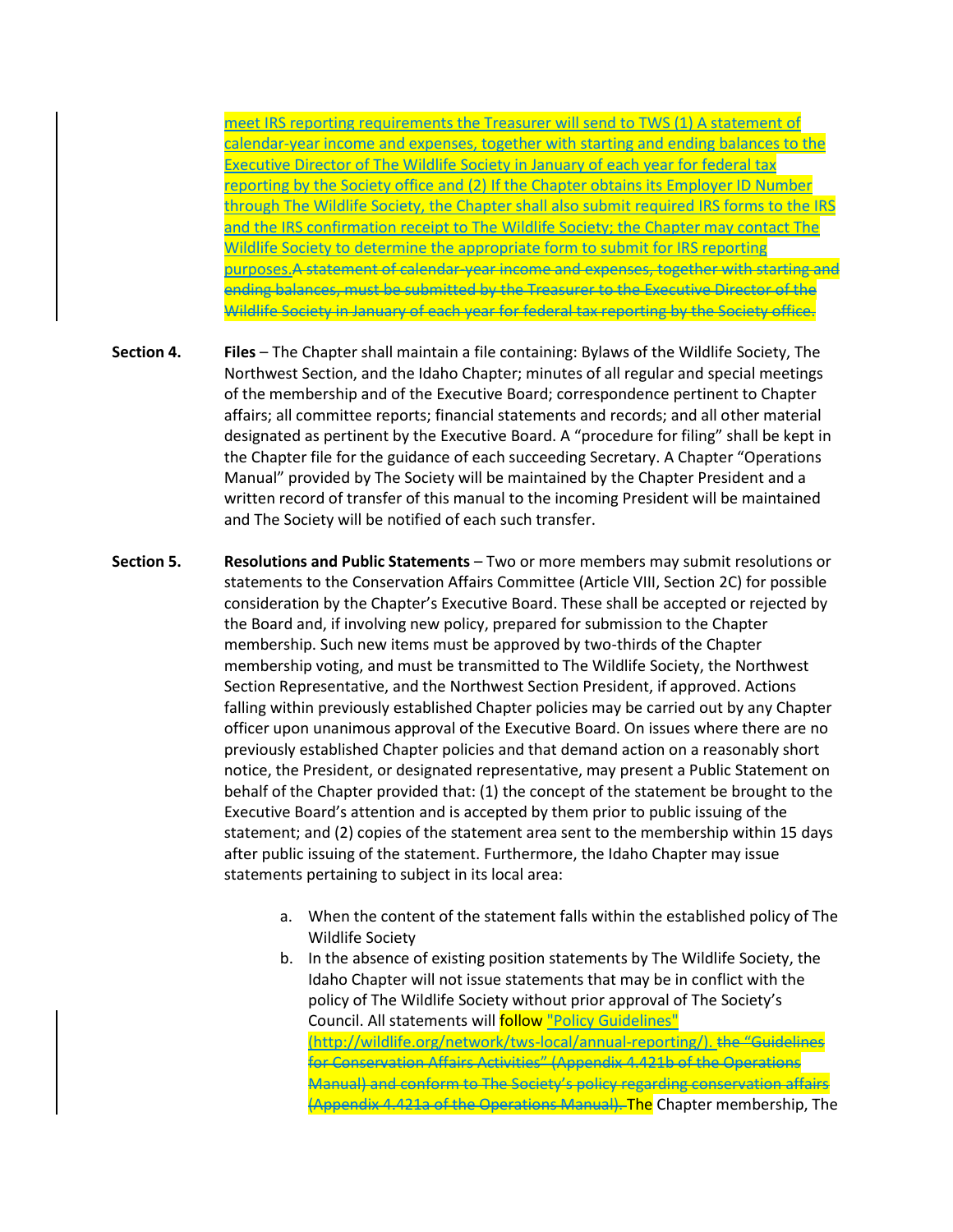Wildlife Society, the Northwest Section Representative, and the Northwest Section President must receive copies of any Resolution or Public Statement within 15 days of such action.

## ARTICLE VIII. COMMITTEES

**Section 1. Appointments** – The Chapter President shall consider suggestions of the Executive Board and committee members in appointing chairmen of all regular standing committees, except the Nominating and Elections Committee (Article V, Section 1), and all special committees such as awards and hospitality. Committee chairmen shall complete their committees with the President's assistance. All committee chairmen shall submit a written summary of committee activates to the President and the Secretary before the close of each annual Chapter business meeting.

## **Section 2. Duties of Standing Committees**

| Clause A | Nominating and Elections - See Article V, Section 1.                      |
|----------|---------------------------------------------------------------------------|
| Clause B | Membership - This committee shall encourage the maximum number of         |
|          | qualified persons residing or working within the Chapter's                |
|          | organizational area to become members of The Wildlife Society, the        |
|          | Northwest Section, and the Idaho Chapter. As provided in Article IV,      |
|          | Section 2, the committee will receive nominations and make                |
|          | recommendations to the Executive Board regarding approval of              |
|          | individuals seeking Other Member status in the Chapter.                   |
| Clause C | Conservation Affairs - This committee shall review legislative proposals, |
|          | administrative regulations, environmental assessments and impact          |
|          | statements, and other subjects or issues affecting wildlife or wildlife   |
|          | habitat within the organizational area of the Chapter and make            |
|          | recommendations to the Executive Board for any action that should be      |
|          | taken by the Idaho Chapter. This committee shall receive proposed         |
|          | resolutions and public statements from 2 or more members at any time,     |
|          | and shall prepare, submit and recommend action on such items to the       |
|          | Executive Board in accordance with Article VII, Section 5. The Chairman   |
|          | may ask any Chapter member to assist with reviews.                        |
| Clause D | Education and Outreach-This committee shall seek and employ               |
|          | methods of informing the public, including Idaho's youth, of basic        |
|          | wildlife management concepts and of Chapter and Society activities and    |
|          | interests.                                                                |
| Clause E | Audit - This committee shall consist of a chairman and at least 2         |
|          | additional members. It shall review the financial records and support     |
|          | documents of the Treasurer at least annually. The committee also shall    |
|          | review these records and documents prior to any change in the office of   |
|          | the Treasurer.                                                            |
| Clause F | Scholarships - This committee shall advertise the Chapter's annual        |
|          | undergraduate and graduate scholarships and application procedures,       |
|          | receive and review scholarship applications, and make                     |
|          | recommendations to the Executive Board on funding amounts and             |
|          | recipients.                                                               |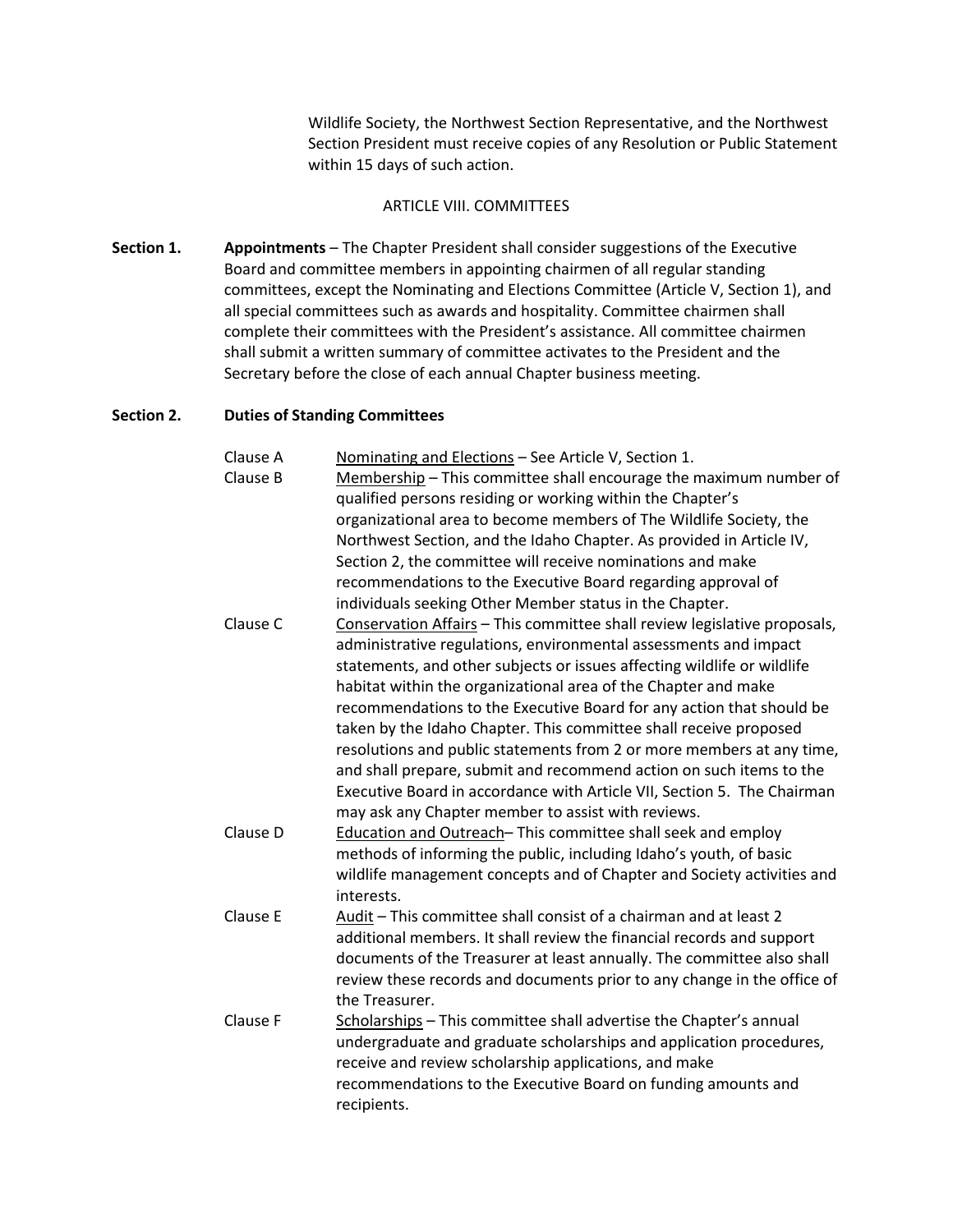| Clause G | Grants - This committee shall advertise the Chapter's grant program<br>and application procedures, receive and review grant applications,<br>make recommendations to the Executive Board on funding amounts<br>and recipients, and communicate with grant recipients regarding any                                                 |
|----------|------------------------------------------------------------------------------------------------------------------------------------------------------------------------------------------------------------------------------------------------------------------------------------------------------------------------------------|
|          | deliverables associated with the grant.                                                                                                                                                                                                                                                                                            |
| Clause H | Student Affairs - This committee shall recruit undergraduate and<br>graduate student members to the Chapter and facilitate the<br>development of student members through mentorship, networking, and<br>educational activities sponsored by the Chapter. Any Chapter member<br>is good standing may participate on this committee. |

- Clause I Awards This committee shall advertise the Chapter's award program and application procedures, receive and review award nominations, make recommendations to the Executive Board on award recipients, coordinate with the Chapter Treasurer on purchasing of appropriate awards.
- Clause J Fundraising This committee will coordinate with the Executive Board and lead in procuring fundraising support and organizing fundraising activities.
- Clause K Sponsorships This committee will work with members and the executive board to procure financial sponsorships in support of Chapter activities.
- **Section 3. Accountability**  All committees shall be accountable to the Executive Board, under the general supervision of the President.
- **Section 4. Tenure**  All committees shall serve until new committees are appointed in their stead or until the duties assigned to the committee have been discharged.

## ARTICLE IX. DISSOLUTION

Section 1. STANDARDS TO CONTINUE - The Chapter must continue to demonstrate its viability to the Council of The Wildlife Society by meeting the following standards: a) complying with the criteria for affiliation (Article 1, Section 3), b) submitting the required reports to The Wildlife Society (Article VII, Section 3), and c) fulfilling the purposes and intent of these bylaws. The Council of The Wildlife Society may dissolve the Idaho Chapter following a 1 year grace period during which time the Chapter can come back into compliance.

Section 2. DISSOLUTION - The Council of The Wildlife Society may dissolve the Idaho Chapter, following a 1 year grace period during which time the Idaho Chapter can come back into compliance, if (1) it finds the Chapter is not meeting the standards established in Article IX, Section 1 and/or (2) if the Chapter fails to file required IRS reports, as set out in Article VII, Section 3, for 3 consecutive years. Upon dissolution of the Idaho Chapter of The Wildlife Society, its Executive Board shall transfer all assets, accrued income, and other properties to The Council of The Wildlife Society with the understanding that said assets will be held for a maximum of 5 years from the date of dissolution of the Chapter, for redistribution to another chapter that may be established in approximately the same geographical area within said 5-year period. If another chapter is not established within said area and period of time, the Society Council may use or distribute all assets, accrued income, and other properties as best determined by the Council in accordance with Society Bylaws. Upon dissolution of the Idaho Chapter of The Wildlife Society, its Executive Board shall transfer all assets, accrued income, and other properties